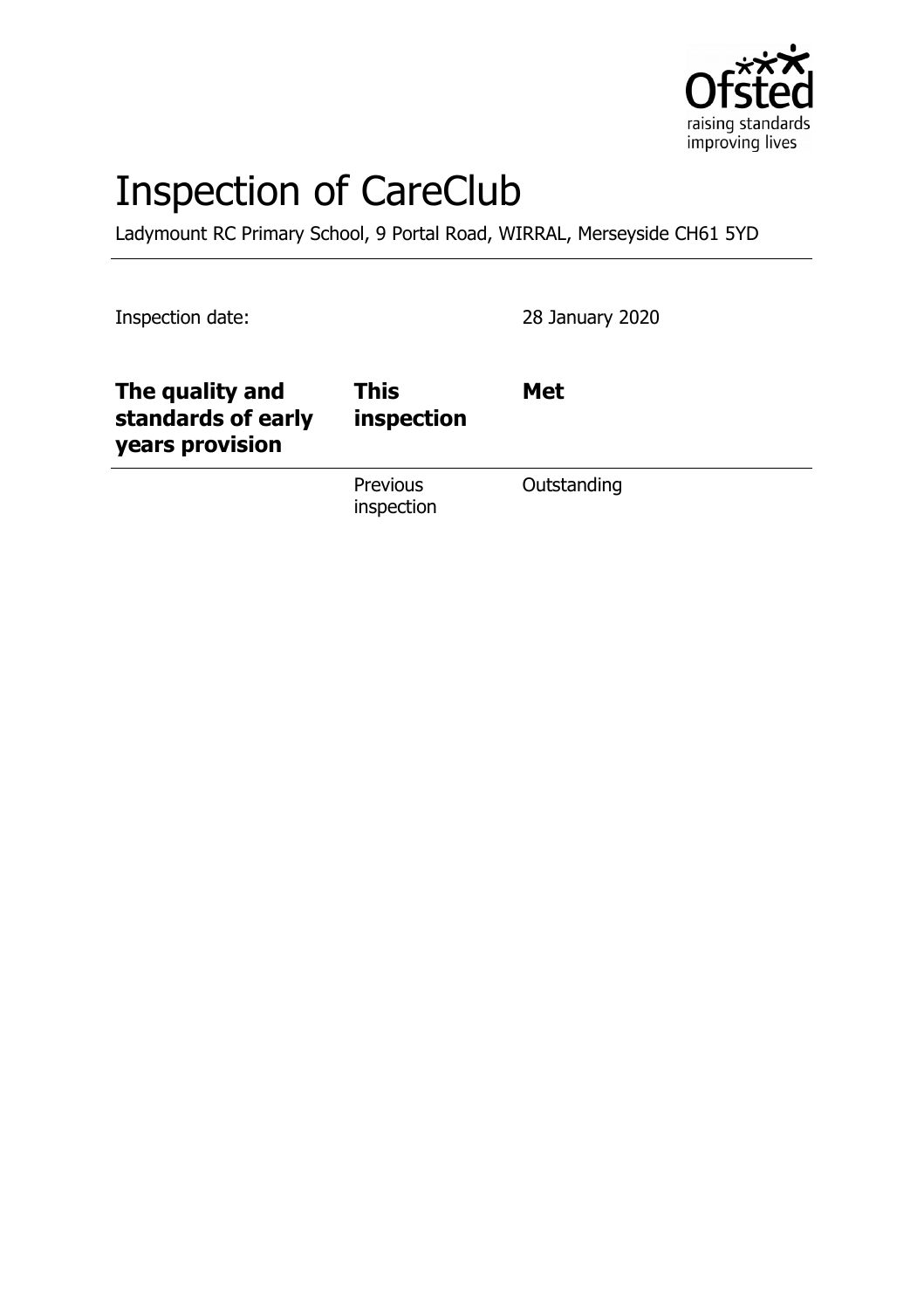

## **What is it like to attend this early years setting?**

#### **This provision meets requirements**

Staff provide interesting and challenging activities for children. Children thoroughly enjoy being creative. For example, they take turns with tools and resources as they undertake glue and stick activities. They paint pictures to display around the walls and become deeply engrossed as they spend time colouring in intricate pictures. This promotes children's handwriting skills and fosters their continued readiness for school. Staff join in with children's self-chosen activities. For example, they have great fun engaging in children's card games. During such times, children talk to staff about their day at school. Children demonstrate they feel safe. They have close emotional attachments with the staff.

Children thoroughly enjoy spending time with children of all ages. Older children engage in computer games with younger children, who are confident in their company. All children behave very well and know the behaviour expected of them. Staff use meaningful praise throughout the session. They are warm and caring towards all of the children. Children make healthy choices and prepare their own snacks. They know to drink water when they come in from outdoor play. Children thoroughly enjoy playground games with their friends. They learn about the importance of a healthy lifestyle.

#### **What does the early years setting do well and what does it need to do better?**

- $\blacksquare$  Staff have very positive relationships with the on-site school teachers. They gain information from teachers about various themes children are working on and provide resources that encourage their continued learning. Consequently, there is consistency and continuity for children's care and overall development.
- $\blacksquare$  Staff talk to children about the activities they would like do in the future. Children demonstrate they are happy and well settled in the club as they make their own choices about what they want to play with. This promotes their continued independence.
- $\blacksquare$  Children explore similarities and difference between themselves and others in the local and wider world. For example, they engage in arts and crafts and read stories about a range of festivals throughout the year.
- $\blacksquare$  Staff encourage children to explore a range of different activities. For instance, boys and girls together concentrate hard as they learn how to knit by observing a member of staff. This promotes their hand-eye coordination and develops their hand and finger muscles very well.
- $\blacksquare$  During activities, staff use a range of questioning techniques that encourage children to think and to problem solve. They ask children about what they are making with the construction resources and listen intently to children as they talk about building homes for the small world people and animals. Children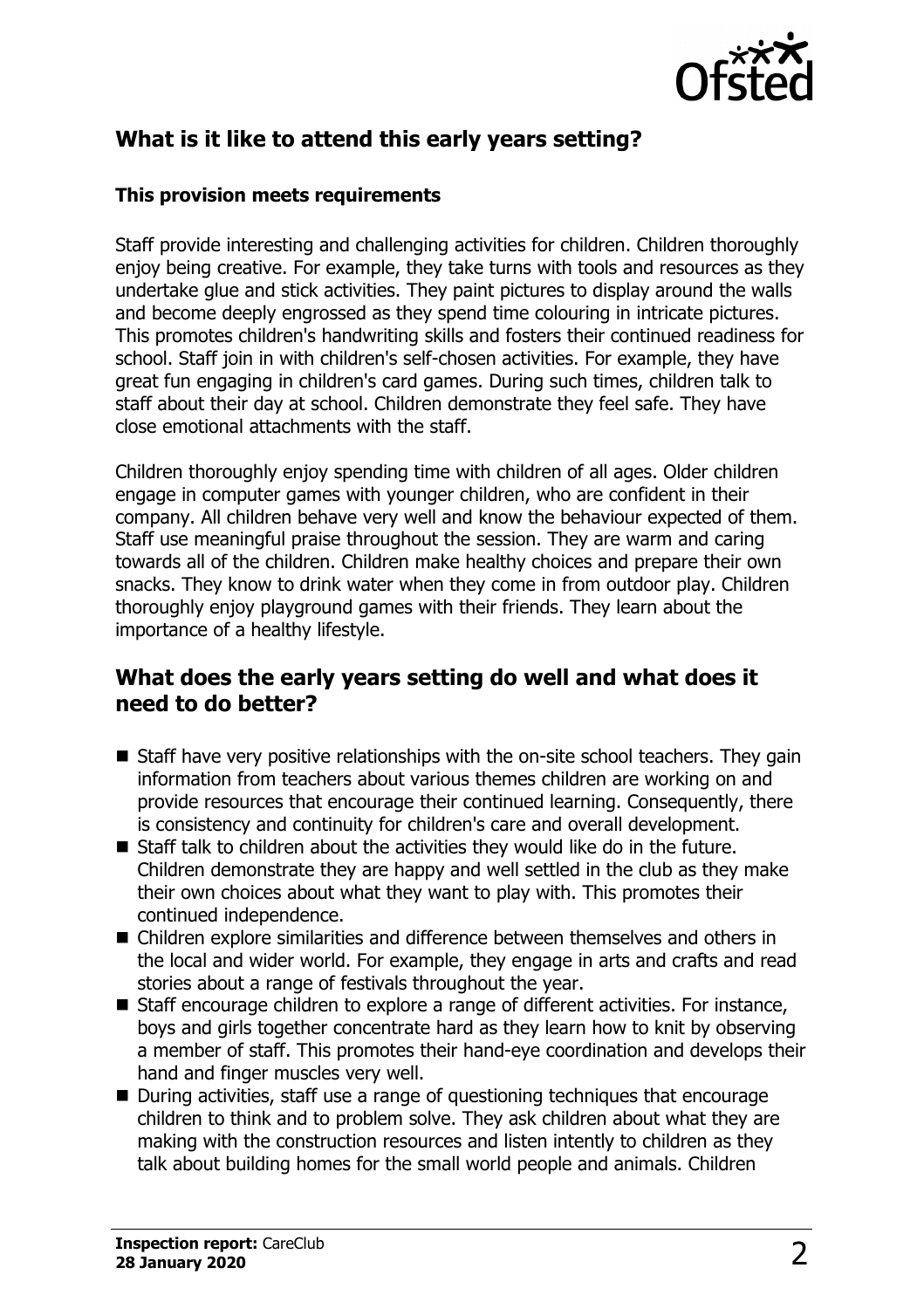

become engrossed in their imaginary activities as they play alongside others and work together.

- $\blacksquare$  Children enjoy sitting in the quiet area to look through their favourite books. They read to one another and talk about their favourite characters in the books and those they see on the television. Children's access to books helps to promote their reading skills in school.
- $\blacksquare$  The provider ensures that the manager and all staff receive regular supervision meetings. This is a time for staff to discuss their training and any concerns they may have about the children they care for, or staff they work with. Staff also discuss their continued suitability to work with children and talk about anything that may impact on their work-life balance.
- $\blacksquare$  The provider gains ongoing feedback from the manager, staff, parents and their children. With this information, and feedback from the school, she ensures the club continues to improve over time. Furthermore, the staff reflect on their practice which ensures all children on roll benefit from attending the club.
- $\blacksquare$  Staff make sure that the parents inform them about their child's allergies, their food preferences and any religious requirements that must be acknowledged. This information is recorded and adhered to at all times. Consequently, children's health and well-being is promoted well.

# **Safeguarding**

The arrangements for safeguarding are effective.

Staff have a good understanding of the safeguarding policies and procedures to be followed. They are clear about what to do and who to contact should they have any concerns about the welfare of a child. They are also clear about the steps to be taken in the event of an allegation about a member of staff. All staff undertake child protection training and are confident about the possible signs of abuse and neglect. Robust risk assessments are undertaken in all areas, indoors and outdoors, and any identified hazards are minimised or removed. Staff are well deployed to ensure children are supervised. This, and good security at the club, keeps children safe.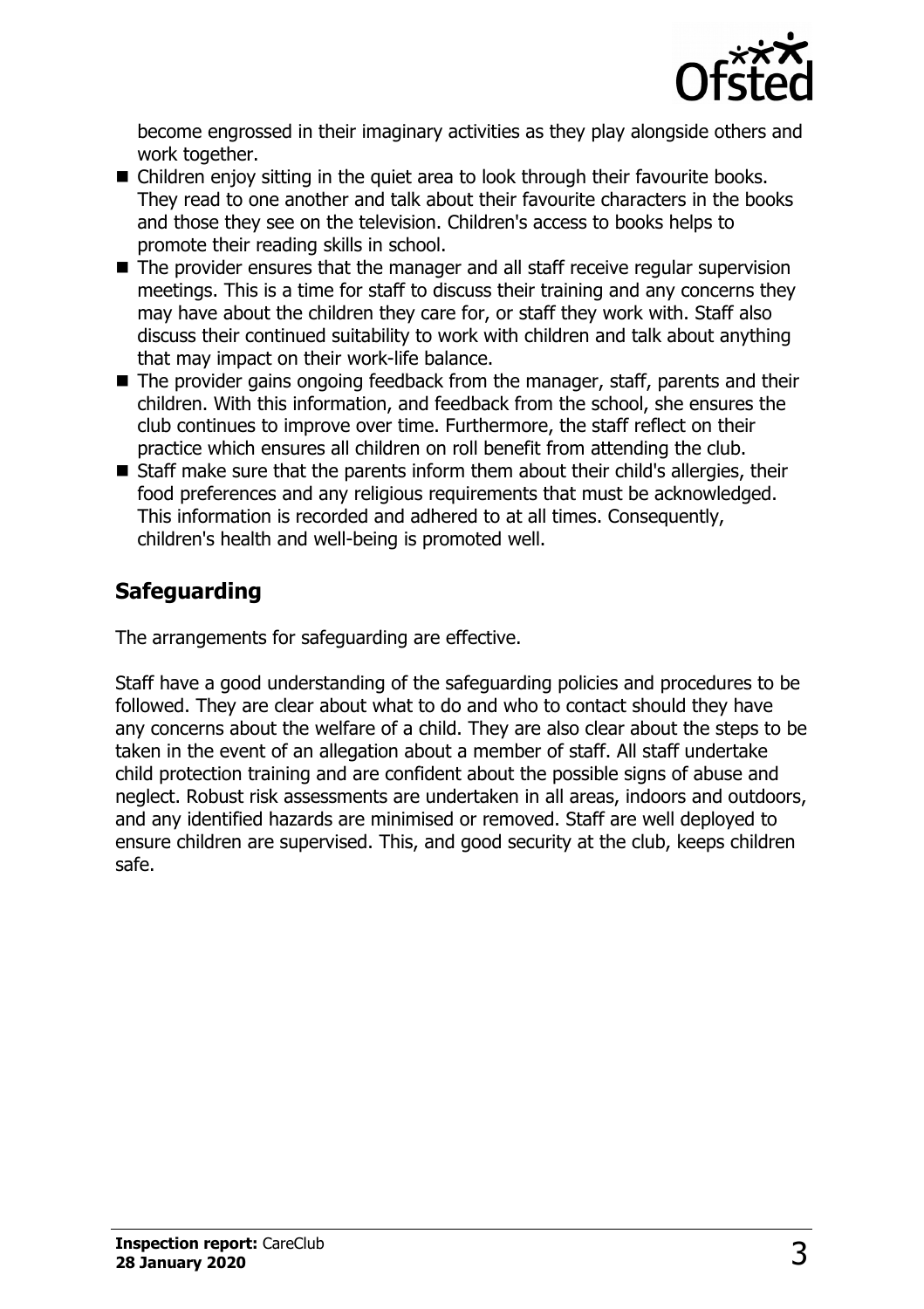

| <b>Setting details</b>                              |                                                                                      |
|-----------------------------------------------------|--------------------------------------------------------------------------------------|
| Unique reference number                             | EY239403                                                                             |
| <b>Local authority</b>                              | Wirral                                                                               |
| <b>Inspection number</b>                            | 10129253                                                                             |
| <b>Type of provision</b>                            | Childcare on non-domestic premises                                                   |
| <b>Registers</b>                                    | Early Years Register, Compulsory Childcare<br>Register, Voluntary Childcare Register |
| Day care type                                       | Out-of-school day care                                                               |
| Age range of children                               | 4 to 11                                                                              |
| <b>Total number of places</b>                       | 40                                                                                   |
| Number of children on roll                          | 177                                                                                  |
| Name of registered person                           | Careclub Limited                                                                     |
| <b>Registered person unique</b><br>reference number | RP903417                                                                             |
| <b>Telephone number</b>                             | 0151 648 8005                                                                        |
| Date of previous inspection                         | 9 October 2015                                                                       |

### **Information about this early years setting**

Careclub Limited registered in 2002. The club operates within Ladymount RC Primary School in Pensby, Wirral. The club employs five members of childcare staff, all of whom hold appropriate early years qualifications at level 2 or above. The club opens before and after school, Monday to Friday, term time only. Morning sessions are from 8am until 9am. Afternoon sessions are from 3.25pm until 5.30pm.

## **Information about this inspection**

#### **Inspector**

Mary Henderson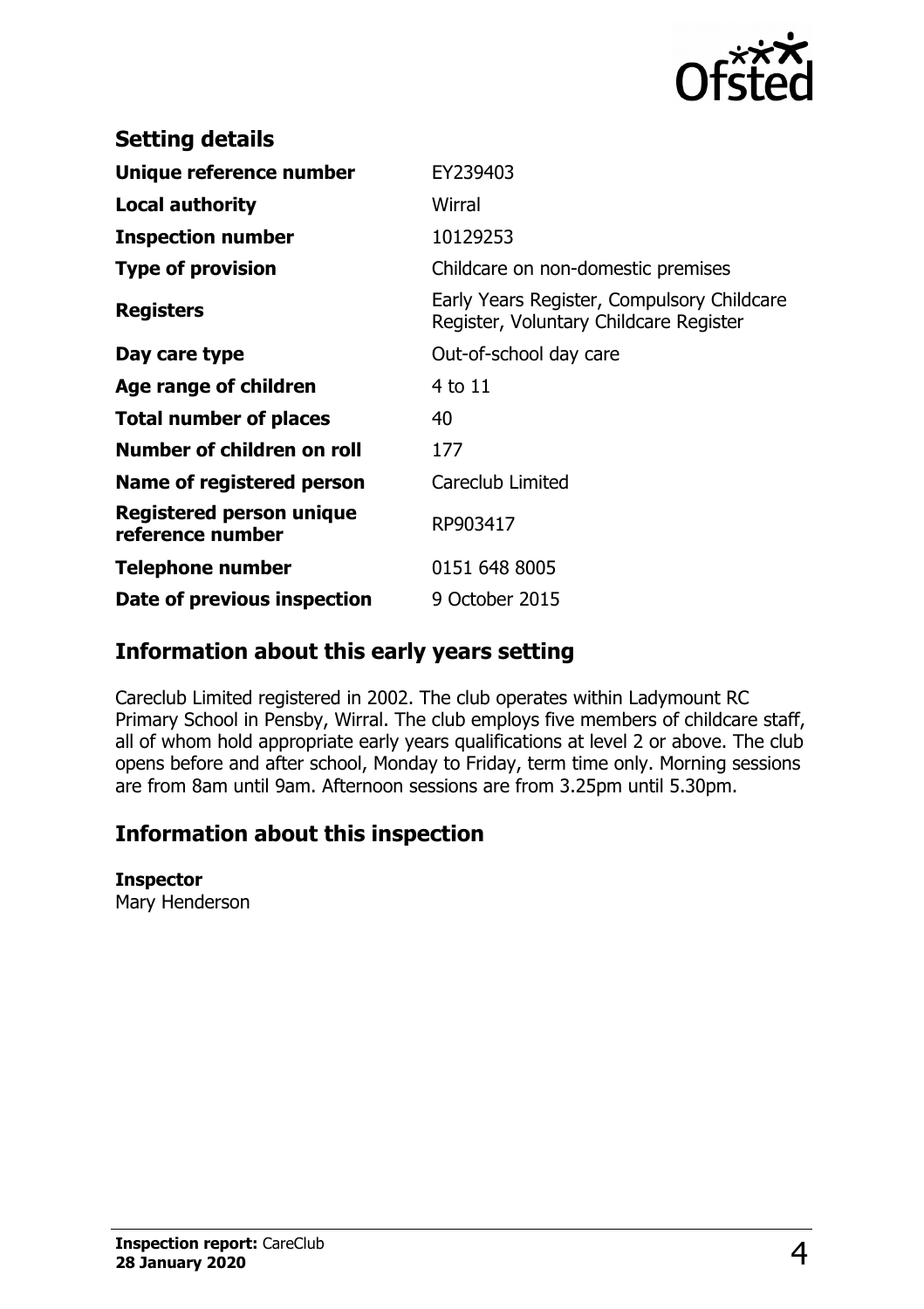

#### **Inspection activities**

- $\blacksquare$  The inspector and the provider completed a tour of all areas used by the children and discussed how these are organised to meet their needs and interests.
- $\blacksquare$  The inspector spoke to staff, children and parents at appropriate times during the inspection and took account of their views.
- $\blacksquare$  A joint evaluation of an activity was undertaken by the inspector and the provider. The provider discussed how the activity promotes children's interests and their continued readiness for school.
- The inspector checked a sample of documentation, including evidence of staff suitability and training. She held regular meetings with the provider and the manager throughout the inspection.

We carried out this inspection under sections 49 and 50 of the Childcare Act 2006 on the quality and standards of provision that is registered on the Early Years Register. The registered person must ensure that this provision complies with the statutory framework for children's learning, development and care, known as the early years foundation stage.

If you are not happy with the inspection or the report, you can [complain to Ofsted.](http://www.gov.uk/complain-ofsted-report)